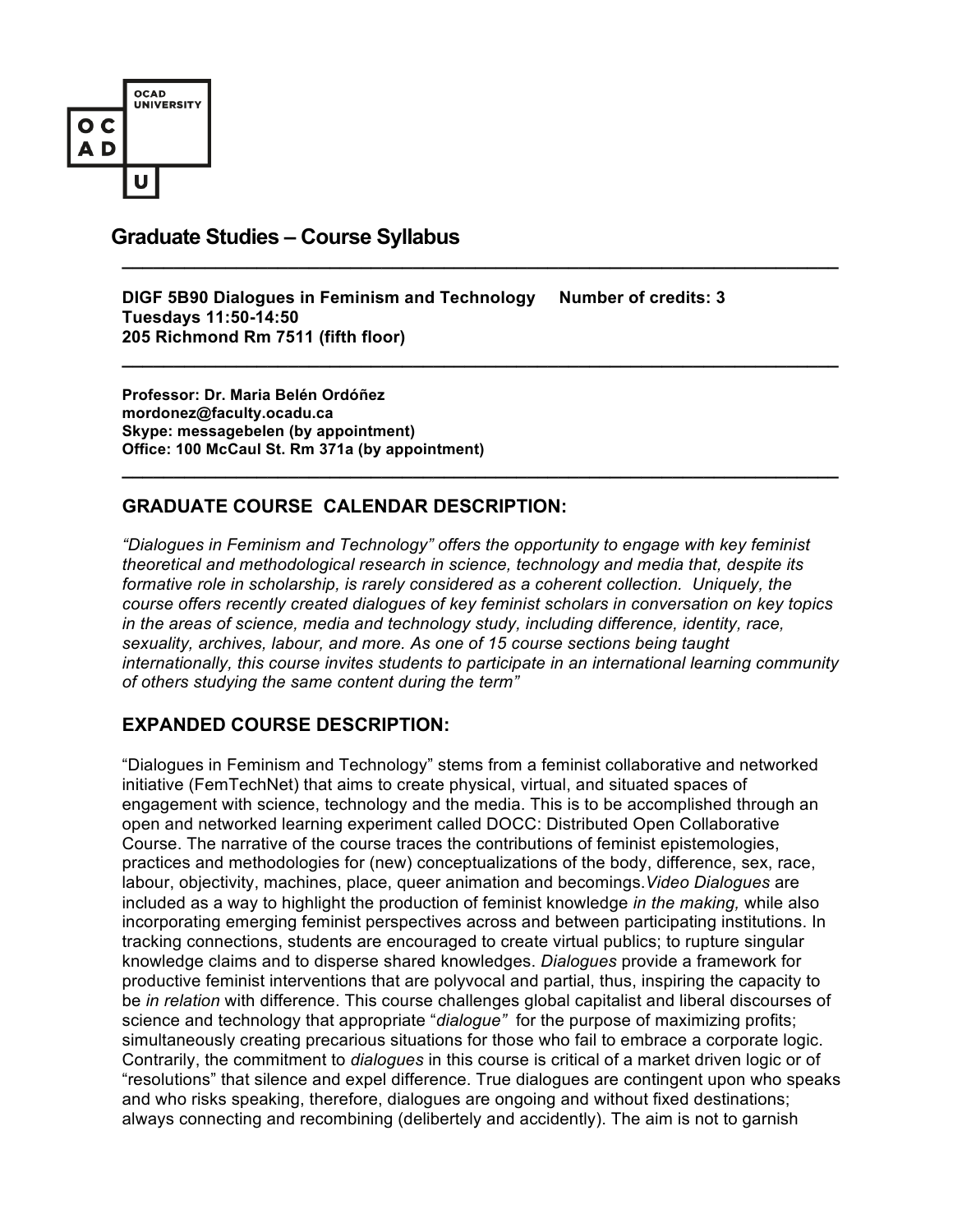"results" but rather to keep moving, experimenting and (re)searching in and through networks. Feminist dialogues insist on imagining something other than what we think we *know;* inspiring potentials, concepts, new methods and practices. We start by paying attention to technologies that mark the body through labour, visualization and self-fashioning; we end with assemblages that intersect politics, poetics and practices of embodiment in science, media, and technology.

# *ABOUT MARIA-BELÉN ORDÓÑEZ:*

Through unofficial channels of public pleasure, desire, affect and corporeal politics, Maria Belén Ordóñez' research broadly explores alternative sexual citizenships, the destabilization of (hetero)normativity and the formation of publics in mediascapes. Her ethnographic research has been based in Toronto, Montreal, and Vancouver where she engages with the affective impacts of events in disparate locations such as media headlines; queer identified spaces of pleasure and activism, and the contested zones of censorship and regulation. Her research has included the investigation and tracking of affect in Canadian legislative challenges dealing with sex, sexuality and morality. Specifically, the cases of R v. Sharpe (child pornography), R v. Bedford (bawdy house laws), the police raid of the Taboo gay strip club (homophobic targeting of young gay strippers) in Montreal and Canadian legislation that raised the age of consent from 14-16. Ordóñez uses feminist methodologies and multi-sited ethnography to think and write about the emergence and undoing of public events. Currently, she is writing a chapter on media circuits of power, desire and sex scandal as an emergent event in a globalized context, vis-a-vis the political undoing of the former director of the International Monetary Fund, Dominique Strauss-Khan.

## **LEARNING OBJECTIVES AND OUTCOMES:**

In conversation with a larger community of FemTechNet scholars, students and activists, this course supports student's interest in feminist analysis for critical engagements with science and technology. Through close readings, critical writing and exploration, discussions of articles; (video) dialogues; blog design and creative content/posts, students will:

- ! Build and contribute to feminist knowledges and perspectives
- ! Develop situated and embodied narratives pertaining to local experience
- ! Consider and apply feminist theories to sciene and technology
- **E** Gain confidence in articulating feminist theoretical terms and ideas
- ! Acquire critical feminist perspectives that facilitate more nuanced understandings of (global) power
- ! Contribute to technocultural histories of the future

#### **COURSE WEBSITES:**

FemTechNet Commons: http://femtechnet.newschool.edu/ Canvas: https://canvas.ocadu.ca/ Student Blogs

## **TEACHING METHODS AND DELIVERY:**

This graduate seminar is based on a collaborative model of learning which entails active class participation and preparation of weekly readings and blog entries. You are also being asked to browse (follow) the blogs of your peers, since blogs are used as texts for class discussion. The professor, Maria Belén, will browse and read your blogs; facilitate and structure class discussions and provide a weekly framework based on the readings. Invited OCADU faculty will pariticipate and partake in selected class dialogues.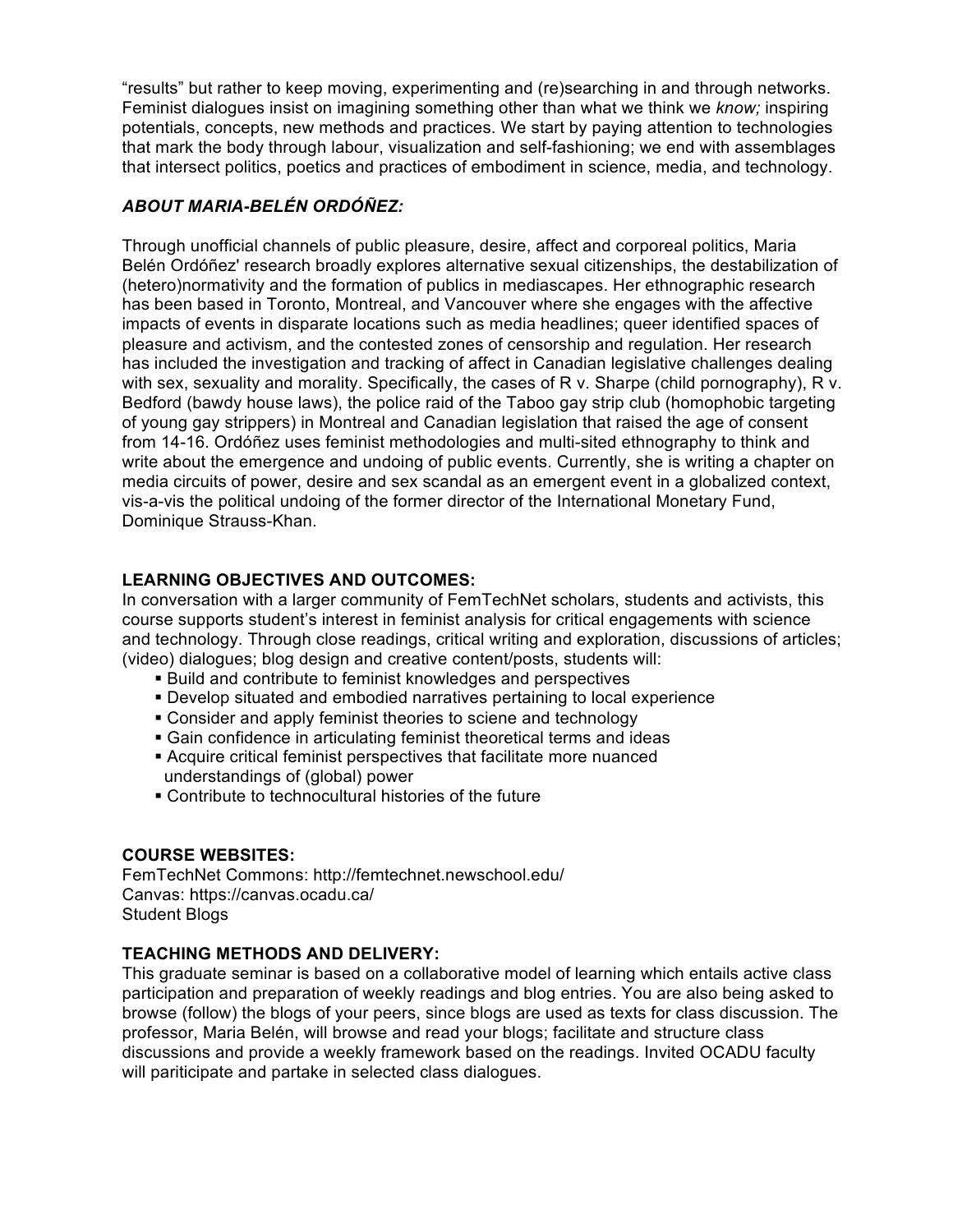#### **COURSE ASSIGNMENTS:**

1. **Blogs:** create, develop and maintain a course blog (weekly submissions).

The blog documents feminist engagement by actively observing everyday life. More specifically, the themes to be pursued are those which interweave situated, feminist and queer understandings of difference, combined with the materiality and lived experience of technology and science. The context of Toronto serves as an important element in identifying local productions of feminist knowledge. Your blog will reflect thought process and applications of feminist theoretical concepts in the context and space of Toronto. You may be asked to post other class assignments on your blog.

#### **Blog entries must address the following:**

-weekly readings and/or femtechnet video dialogues

-the themes, topics and questions that were discussed in class (summaries are not necessary, but rather, reflections on what was discussed and where your mind travelled each week.)

- what did the themes/topic/discussion inspire when you were out and about? What did you find interesting each week and how might you analyse these points of interest using feminist perspectives?

You are encouraged to insert any and all forms of expression that you consider useful, this includes but is not limited to: public images, graffiti, doodles, videos, photography, animations, text, multiple text, nonsensical text, poems, stories, links, reviews of all kinds: an exhibit you saw, a film you watched, a media story that peaked your interest etc. Reflexive, journal style entries can also be posted. The class will browse and read peer blog sites and may engage and respond to ideas presented in blogs, and/or respond to visual images. Blog content and conversations can also spill over into the classroom as feminist resources to draw and learn from, therefore, you are responsible for browsing your peer's blogs before class. Your blog will also be made available to other institutions offering this course and/or in the Femtechnet circuit, unless you opt out.

Discussion about setting up; preferred blog sites, tips, tools etc. will be set up on Canvas in mid August. Other interface blogs may also be discussed. Weekly blog entries should have a minumum of 300 Words.

- 2. **You will sign up for a chosen reading** and propose a question to the class that will generate class discussion. A 500 word report based on the question/discussion is to be posted/submitted by the following class (facilitator should outline the question posed to the class and the critical observations made about the reading).
- 3. **Students will video record a 12-15 minute conversation about a selected course reading with a peer.** The dialogue must address course themes and integrate questions/comments/critiques. You can organize the conversation around a predetermined question/s if this makes it easier to stay within the time limit. The video must be uploaded to Vimeo and/or blog and it must be titled with a key word.
- 4. After viewing **"**Forbidden Voices: How to Start a Revolution with a Laptop" staring Yoani Sanchez from Cuba, Zeng Jinyan from China, and Farnaz Seifi in Iran. (Written and Directed by Barbara Miller, 2012) you are being asked to **choose one of three bloggers from the film and write a 1000 Word essay on virtual labour/resistance**. This assignment can be submitted and posted on your blog.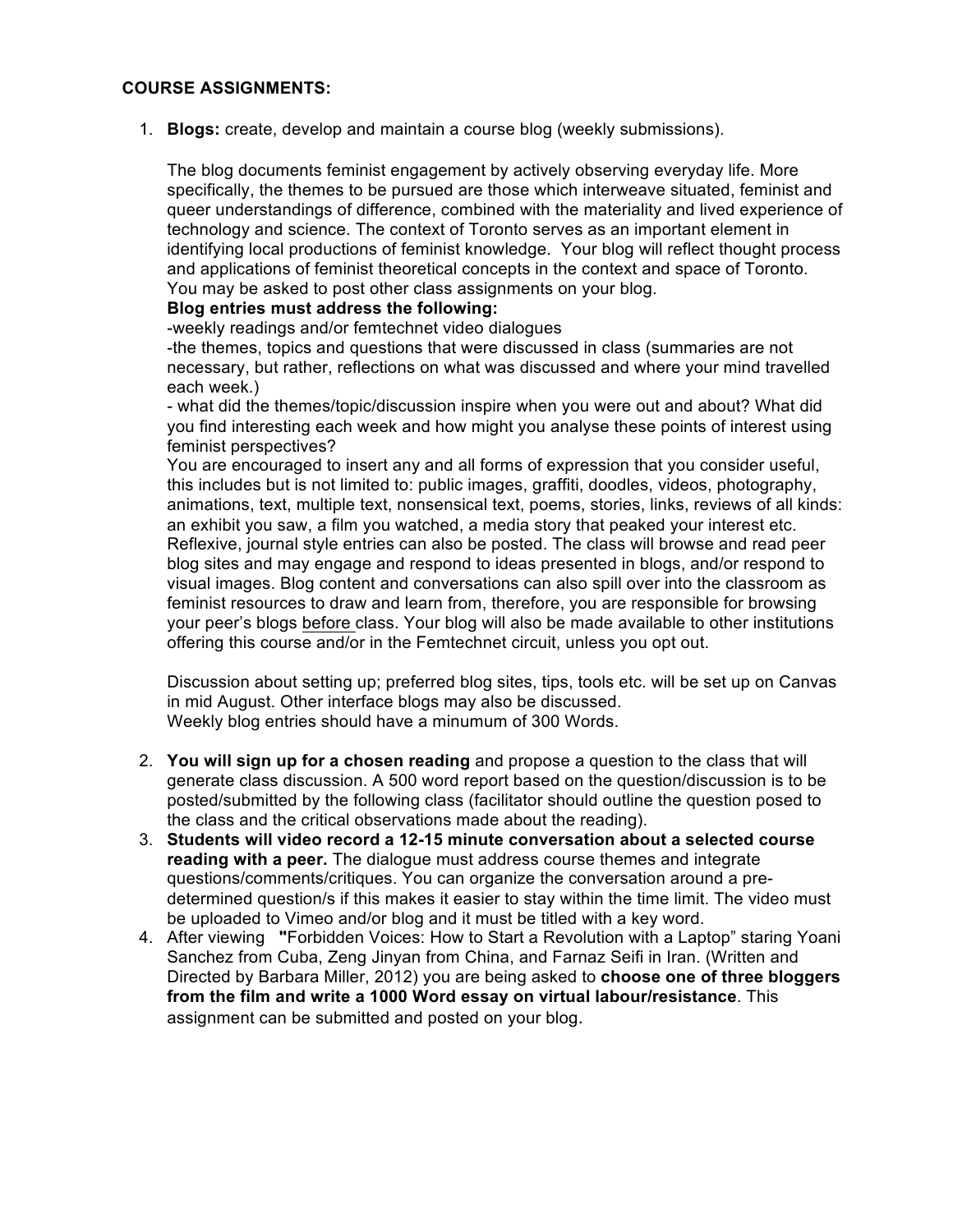### **EVALUATION CRITERIA AND SCHEDULE**

|                                          | % of Grade | Dates     |
|------------------------------------------|------------|-----------|
| Class Participation*                     | 10%        |           |
| Video Dialogue                           | 20%        | Oct. 22   |
| Virtual labour/resistance paper          | 20%        | Nov. 12   |
| <b>Weekly Blogs</b>                      | 30%        | Nov. 29   |
| Facilitation Question/500 Word Blog post | 20%        | (sign up) |

**\*Participation** is based on: classroom discussions and online presence; timely and appropriate submission of blog posts and assignments; and appreciable endeavours to develop academic and learning skills.

#### **GRADING SCHEME:**

The following grades are used at the graduate level:

- A+ 95-100
- A 85-94
- A 80-84
- B+ 75-79
- B 70-74
- C 60-69
- F 0-59
- P Pass (Summer Off-Campus Only)\*
- I Incomplete\*\*
- W Withdrawn without Academic Penalty

\*A grade of P is not used in grade point average (GPA) calculations.

\*\*Incomplete work must be completed no later than the end of the following term.

Please note that as per Section 5.3 of the Graduate Studies General Policies, students in graduate programs are required to maintain a cumulative grade point average (CGPA) of at least 75% (B+).

#### **REQUIRED TEXTS:**

All articles will be available through the OCADU library databases, library reserve or Canvas.

#### **REQUIRED RESOURCES:**

It is recommended that students bring laptops to class. Ongoing access to the internet is required.

**Advance preparation: Prior to the commencement of classes, students must reasearch blog platforms and select one to use for the course. You should be prepared to blog the first week of class. Source sharing and discussion will start on Canvas in mid August. Other blog sharing options will be further considered in September.**

**"Five Best Blogging Platforms": http://lifehacker.com/5568092/five-best- blogging-platforms "Top Ten Free Online Blogging Platforms": http://sixrevisions.com/tools/top-free-online-blogging/**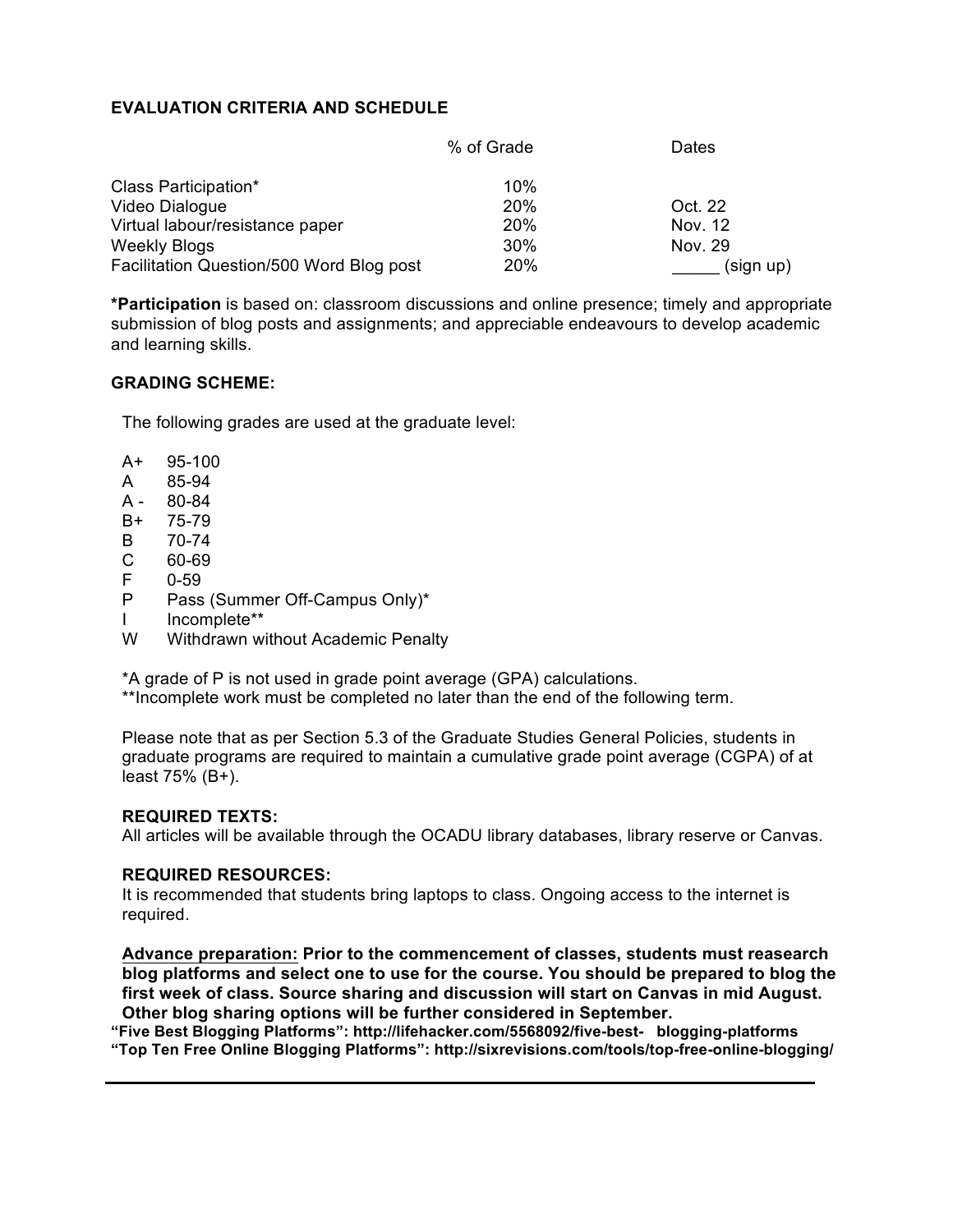### **WEEKLY READINGS/SCHEDULE:**

#### **Week 1**

Sept. 10: Introductions Overview of course and FemTechNet. Discussion: MOOC (Massive Open Online Course) vs. DOCC (Distributed Open Collaborative Course)

#### **Week 2**

Sept. 17: Judy Wajcman "From Women and technology to Gendered Technoscience" in *Information, Communication & Society* Vol. 10, No. 3, June 2007, pp. 287–298.

> Manning, Erin "Engenderings: Gender, Politics, Individuation" in Politics of Touch: Sense, Movement, Sovereignty. pp. 84-109. Minneapolis and London: University of Minnesota Press, 2007.

> FemTechNet Video Dialogue: History of the engagement of feminism and technology. Labour. (Judy Wajcman and Anne Balsamo).

### **Week 3 Corporeal Reconfigurations**

Sept. 24: Ruth Holliday and Joanna Elfving-HwangGender, Globalization and Aesthetic Surgery in South Korea in *Body & Society* 18(2): 58-81. 2012.

> Kathy Davis, 'My body is my Art': Cosmetic Surgery as Feminsit Utopia? in Janet Price and Margrit Shildrick (eds.) Feminist Theory and the Body: A Reader. pp. 454-465. New York: Routledge,1999.

Balsamo, Anne, "On the Cutting Edge: Cosmetic Surgery and New Imaging Technologies" in Technologies of the Gendered Body: Reading Cyborg Women. pp. 56-79. Durham and London: Duke University Press, 1997.

Latour, Bruno "How to Talk about the Body? The Normative Dimensions of Science Studies" in *Body and Society* 10(2-3): 205-229. 2004.

FemTechNet Video Dialogue: Body (TBD)

#### *Recommended Reading:*

Shohat, Ella " 'Lasers for Ladies': Endo Discourse and the Inscription of Science" in Taboo Memories, Diasporic Voices. pp. 139-165. Durham and London: Dukie University Press, 2006.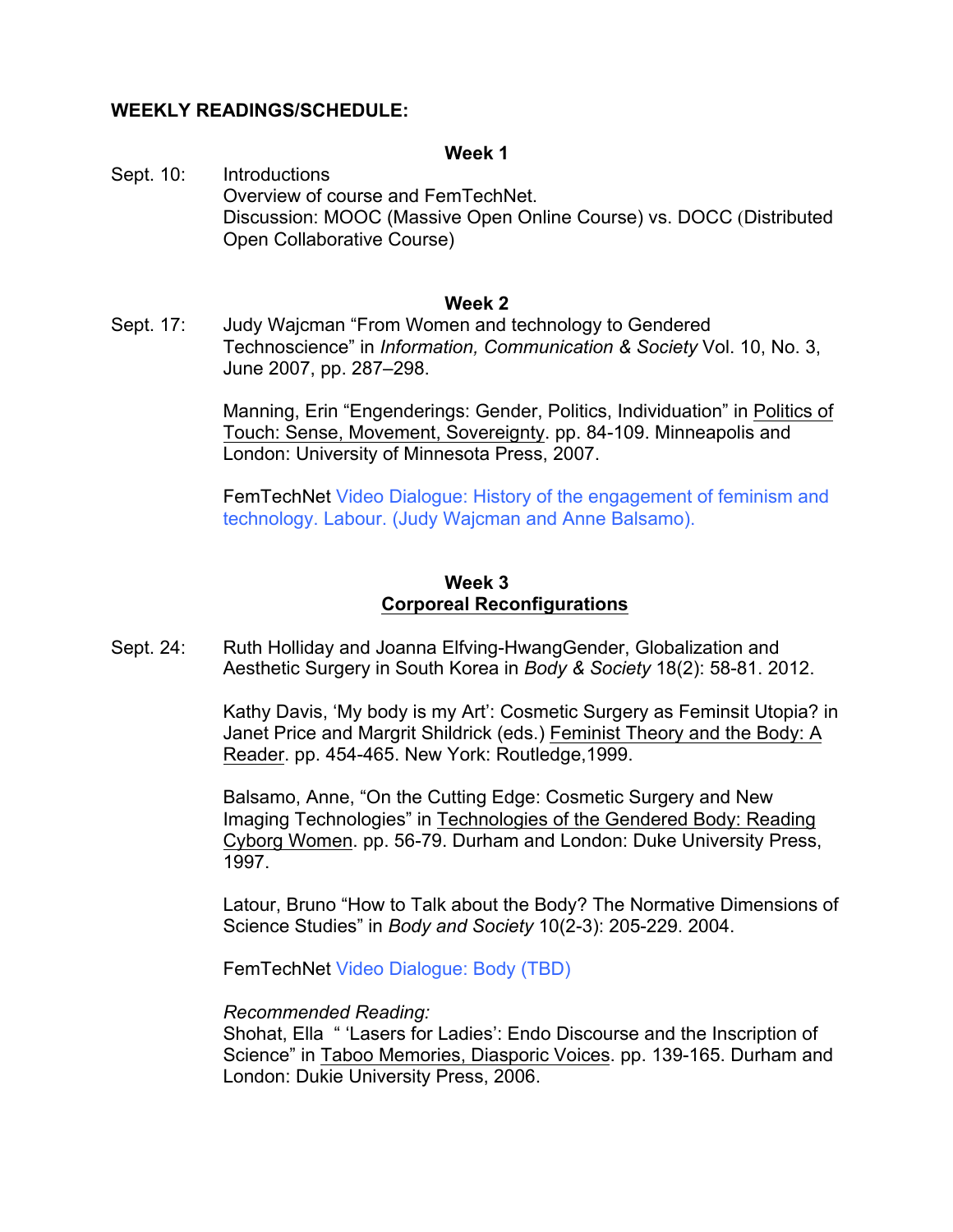# **Week 4 Differences**

Oct. 1: M'charek "Fragile Differences, Relational effects: Stories about the Materiality of Race and Sex" in *European Journal of Women's Studies* 17(4) 307-322. 2010.

> Braidotti, Rosi "Signs of Wonder and Traces of Doubt: On Teratology and Embodied Differences" in Nina Lykke and Rosi Braidotti (eds.).. Between Monsters, Goddesses and Cyborgs: Feminist Confrontations with Science, Medicine and Cyberspace. pp. 135-152. London and New Jersey: Zed Books, 1996.

*Recommended Reading:*

Braidotti, Rosi "Post-Humanism: Life Beyond the Self" in The Posthuman pp. 13-54. Cambridge: Polity Press, 2013.

FemTechNet Video Dialogue: Differences, (Kim Sawchuk and Shu Lea Cheang)

# **Week 5 Sex and the (Techno)Politics of Reproduction**

Oct. 8: Martin, Emily The Egg and the Sperm: How Science Has Constructed a Romance Based on Stereotypical Male-Female Roles in *Signs (*April 1991), 16 (3), pg. 485-501.

> Bryld, Mette and Nina Lykke "From Rambo Sperm to Egg Queens: Two Versions of Lennart Nilsson's Film on Human Reproduction" in Bits of Life: Feminism at the Intersections of Media, Bioscience, and Technology pp. 79-93. Anneke Smelik and Nina Lykke (eds.). Seattle and London: University of Washington Press, 2008.

> Celia Roberts "Fluid Ecologies: Changing Hormonal Systems of Embodied Difference" in Bits of Life: Feminism at the Intersections of Media, Bioscience, and Technology pp. 45-60. Anneke Smelik and Nina Lykke (eds.). Seattle and London: University of Washington Press, 2008.

> Haraway, Donna "Fetus: The Virtual Speculum in the New World Order" in Modest Witness@Second Millennium. FemaleMan**©**Meets\_OncoMouse™: Feminsim and Technoscience. pp.

173-212. New York and London: Routledge, 1997.

## *Recommended Reading:*

Cooper, Melinda "Labors of Regeneration: Stem Cells and the Embryoid Bodies of Capital" in Life as Surplus: Biotechnology and Capitalism in the Neoliberal Era. pp. 129-159. Seattle and London: University of Washington Press, 2008.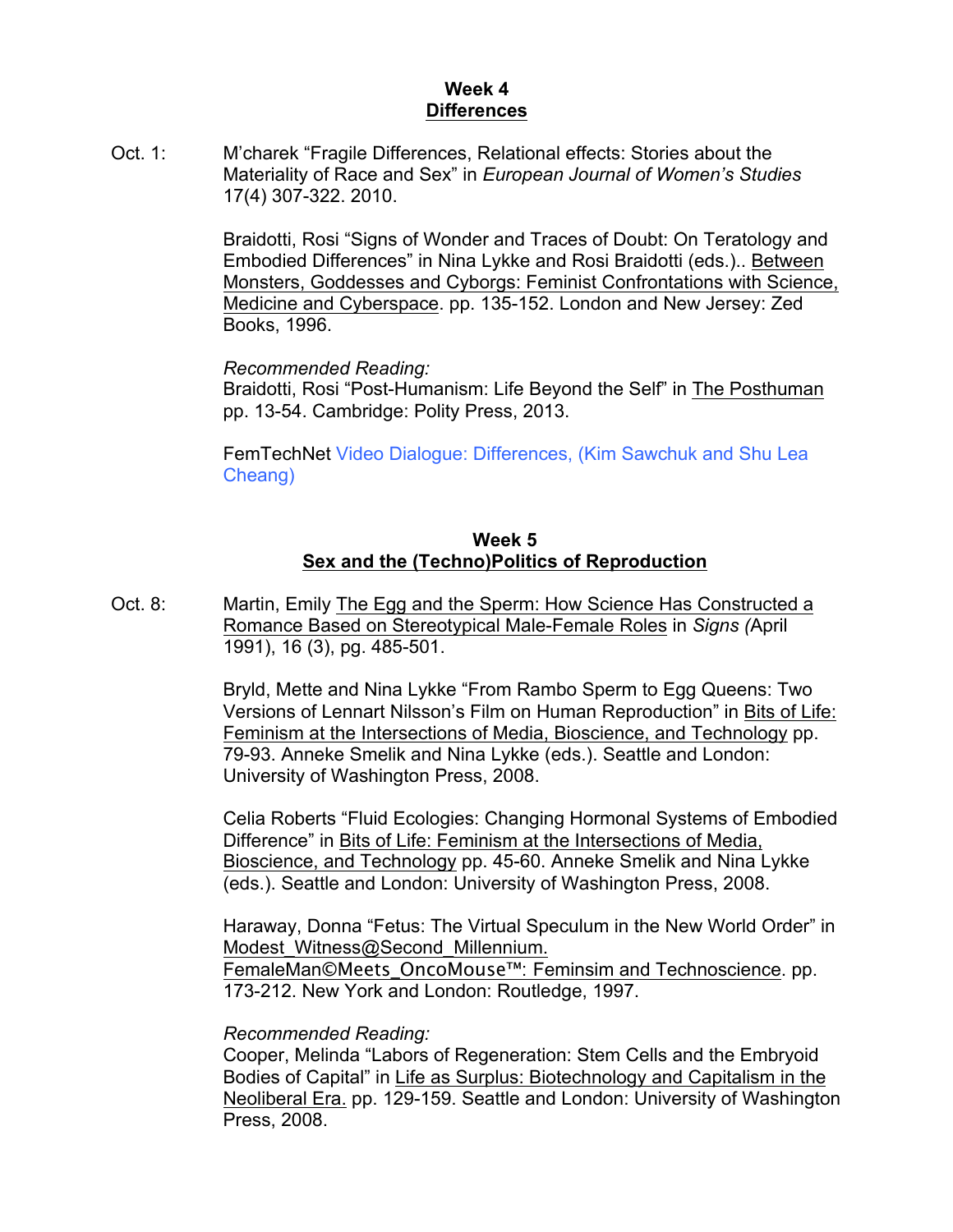FemTechNet Video Dialogue: Sexuality, (Faith Wilding and Julie Levin Russo)

### **Week 6 Race: Feminist Methodologies and Disruptions**

Oct. 15: Eglash, Ron "Race, Sex, and Nerds: From Black Geeks to Asian American Hipsters" in *Social Text* (June 2002), 20 (2), pg. 49-64.

> Sandoval, Chela "New Sciences: Cyborg Feminism and the Methodology of the Oppressed" in Jenny Wolmark (ed.) Cybersexualities: A Reader on Feminist Theory, Cyborgs and Cyberspace. pp. 247-263. Edinburgh: Edinburgh University Press, 1999.

#### *Recommended Reading:*

Shohat, Ella "Gender and the Culture of Empire: Toward a Feminist Ethnography of the Cinema" in Taboo Memories, Diasporic Voices. pp. 17- 69. Durham and London, Dukie University Press, 2006.

FemTechNet Video Dialogue: Race, (Maria Fernandez and Lisa Nakamura)

## **Week 7 Feminist Labour in the Virtual**

Oct. 22: **Film: "**Forbidden Voices: How to Start a Revolution with a Laptop" staring Yoani Sanchez from Cuba, Zeng Jinyan from China, and Farnaz Seifi in Iran. Written and Directed by Barbara Miller. Switzerland, 2012.

## **\* Students will be asked to choose one of three bloggers from the film and write a 1000 Word report on virtual labour/resistance. This assignment can be submitted and posted on student blogs.**

Fusco, Coco "Who's afraid of Yoani Sanchez" March 27, 2013 . Retrieved April, 2013. http://www.huffingtonpost.com/coco-fusco/whos-afraid-ofyoani sanc\_b\_2950637.html?utm\_hp\_ref=fb&src=sp&comm\_ref=false

Terranova, Tiziana "Free labour: Producing culture for the digital economy" in *Social Text*, 18(2):33-58. 2000.

\*Student **Video Dialogues are due** and must be uploaded to Vimeo or blogs.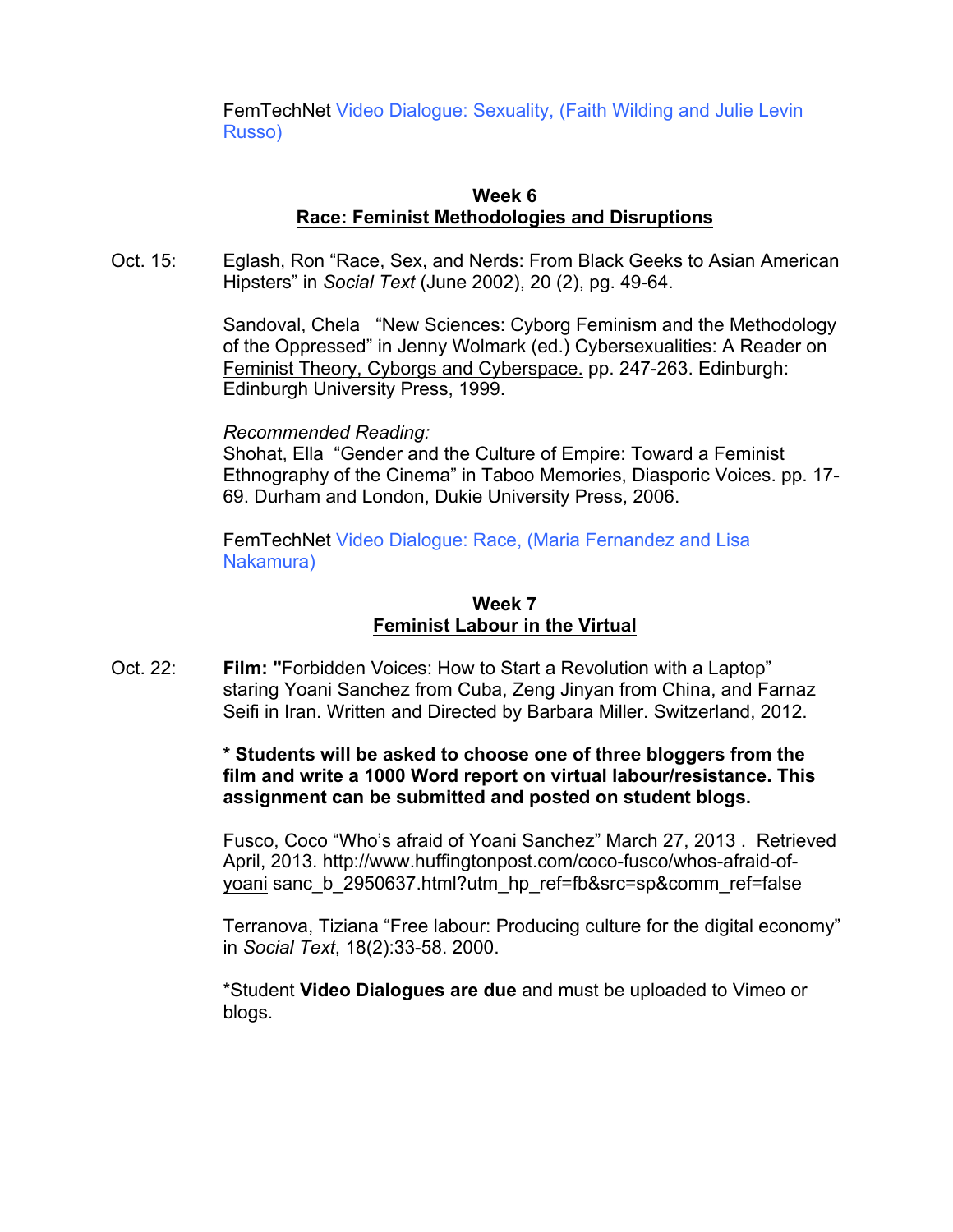*Recommended Reading:*

SubRosa "Common Knowledge and Political Love" in Tactical Biopolitics: Art, Activism and Technoscience. pp. 221-242. Cambridge, Mass.: MIT Press, 2008.

### **Week 8 Feminist Epistemologies, Practices, and the Expansion of "Objectivity"**

Oct. 29: Harding, Sandra "After Absolute Neutrality: Expanding 'Science'" in Feminist Science Studies: A New Generation pp. 291-320. Eds. Maralee Mayberry, Banu Subramaniam, Lisa H. Weasel. New York: Routledge, 2001.

> Luletz, Valerie "Feminist Science Studies, Objectivity and the Politics of Vision" in Feminist Science Studies: A New Generation pp. 321-338. Eds. Maralee Mayberry, Banu Subramaniam, Lisa H. Weasel. New York: Routledge, 2001.

*Recommended Reading:*

Harding, Sandra Sciences from Below: Feminisms, Postcolonialities, and Modernities. Durham and London: Duke University Press, 2008. (See especially "Women as Subjects of History and Knowledge").

# **Week 9 Feminist Machines**

Nov. 5: Haraway, Donna **"**A Manifesto for Cyborgs: Science, Technology, and Socialist-Feminism in the 1980s" in Linda Nicholson (ed.) Feminism/Postmodernism. pp.190-233. New York and London: Routledge, 1990.

> Cooper, Melinda "Preempting Emergence: The Biological Turn in the War on Terror" in Life as Surplus: Biotechnology and Capitalism in the Neoliberal Era. pp. 74-100 Seattle and London: University of Washington Press, 2008.

> Halberstam, Judith "Automating gender: postmodern feminism in the age of the intelligent machine" in *Feminist Studies*, 3, 439-60. 1991

#### *Recommended Reading:*

Margaret Grebowicz and Helen Merrick; with a "seed bag" by Donna Haraway (eds.) Beyond the Cyborg: Adventures with Donna Haraway. New York: Columbia University Press, 2013

FemTechNet Video Dialogue: Machine (Wendy Chun and Kelly Dobson)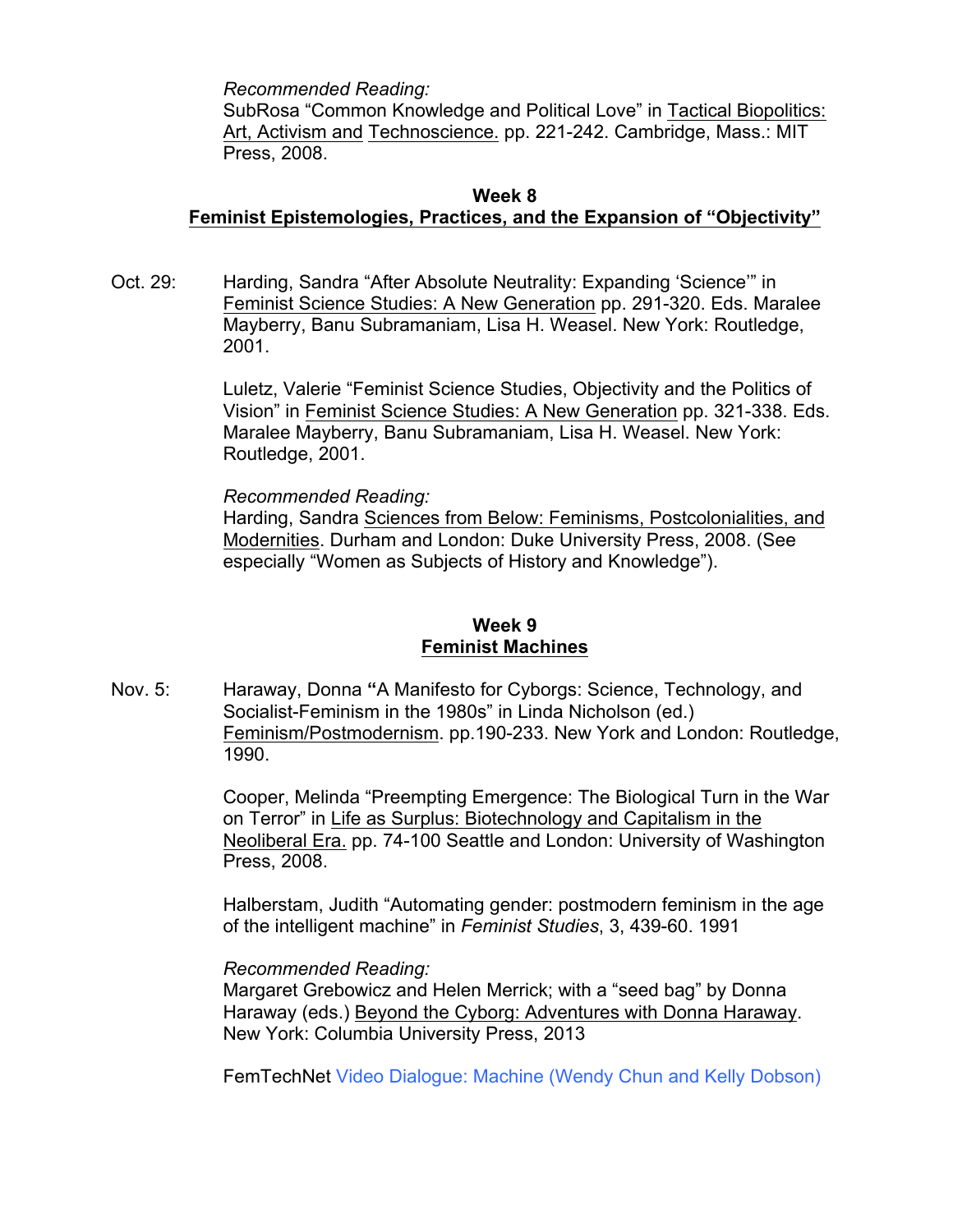### **Week 10 Place: Situating Feminist Practice**

Nov. 12: Gajjala, Radhika "Snapshots from sari trails: cyborgs old and new" in *Social Identities* (May 2011), 17 (3), pg. 393-408.

> \*"Forbidden Voices": Virtual labour/resistance **assignments due**. Students should be prepared to discuss their papers in class.

FemTechNet Video Dialogue: Place-live stream: (Radhika Gajjala and Sharon Irish)

### **Week 11 Animating Sexuality: Queer Potentials**

Nov. 19: Halberstam, Judith. Animal sociality beyond the hetero/homo binary in *Women & Performance: a journal of feminist theory*. Vol. 20, No. 3, November 2010, 321–331.

> Barad, Karen. "Nature's Queer Performativity" in *Qui Parle: Critical Humanities and Social Sciences.* Vol. 19(2):121-158, Spring/Summer 2011.

*Recommended Reading:*

Halberstam, Judith "Animating Revolt and Revolting Animation" in The Queer Art of Failure. pp. 27-52. Durham and London: Duke University Press, 2011.

FemTechNet Video Dialogue: Systems (Janet Murray and Brenda Laurel)

# **Week 12 Becomings**

Nov. 26: Braidotti, Rosi "Met(r)amorphoses: becoming Woman/Animal/ Insect" in Metamorphoses: Towards a Materialist Theory of Becoming. pp. 117-171. Cambridge: Polity Press, 2002.

> Beatriz DaCosta "Reaching the limit: When Art becomes Science" in Tactical Biopolitics: Art, Activism and Technoscience. Beatriz da Costa and Kavita Philip (eds.). pp. 365-382. Cambridge, Mass.: MIT Press, 2008.

Haraway, Donna "Sowing Worlds: A Seed Bag for Terraforming with Earth Others" in Margaret Grebowicz and Helen Merrick Beyond the Cyborg: Adventures with Donna Haraway. pp. 137-146. New York: Columbia University Press, 2013